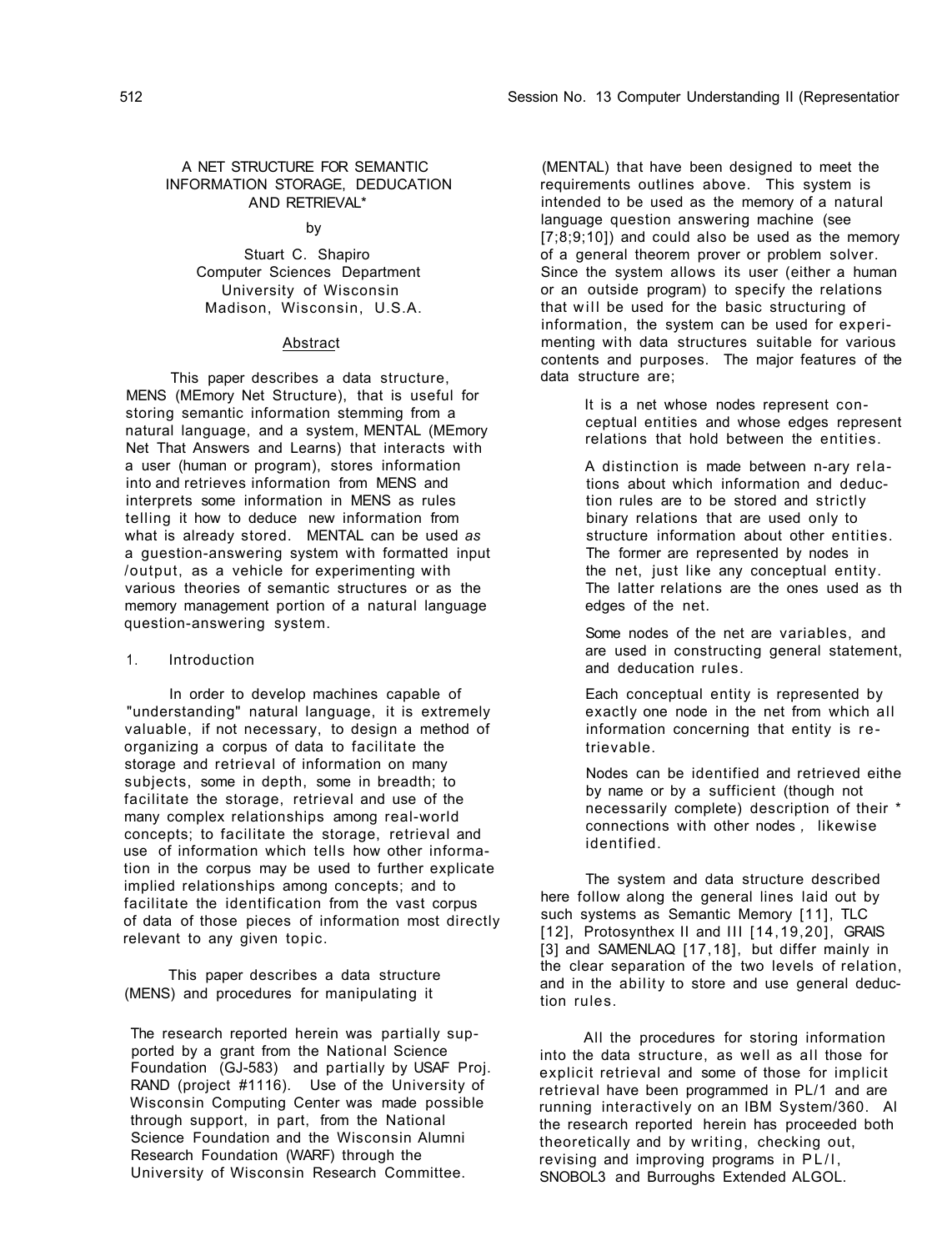A more detailed discussion of MENS and MENTAL which also shows their applicability as an experimental vehicle is given in [16].

## 2. Basic Concepts of the Structure

To explain the MENS structure, it is first necessary to explain what is meant by a conceptual entity. A conceptual entity is anything about which information can be given. That is, anything about which one can know, think, or believe something; anything we can describe or discuss or experience. Individual objects, both concrete and abstract, are conceptual entities, as are classes of objects, actions and classes of actions. Conceptual entities are really relative to individual intelligent beings. My concept of a given person, named John 0. Smith, may be different from yours. Therefore, "John 0. Smith" names a different conceptual entity for me than it does for you. Naturally, a word is not a conceptual entity, but

may designate or refer to zero or more conceptual entities for each intelligent hearer. MENS has been designed to store information about conceptual entities.

1. Unified representation: All conceptual entities about which information might be given and questions might be asked should be stored and manipulated in the same way.

2. Single file: All the information about a given conceptual entity should be reachable from a common place.

The information that is stored about a conceptual entity is semantic information, in that that meaning of a given conceptual entity for a given being is whatever that being can say about the conceptual entity. This includes everything that being can infer from any further piece of in formation about the conceptual entity.

In the rest of this section, we will describe how these motivating factors led to the particular structure decided upon.

Unified representation requires that every

The basic goal underlying the design of MENS has been generality. It was desired to be able to store any conceptual entity, regardless of its field of knowledge, and any information about the conceptual entity. Of course, stored in formayon is useless unless it can be retrieved, so ease and efficiency of retrieval was a major goal along with adequacy of representation.

Assuming the above discussion, the basic motivating factors for the design of MENS were:

3. Multientried, converging search: A search of the file should start from as many places as possible and proceed in parallel, converging on the desired information.

4. Storage of deduction rules: Rules determining how deductions may be made validly, even when specific to certain areas or relations, should be stored in the memory file just like other information, and the system should be able to use them in directing its deductive searches.

5. Direct representation of n-ary relations: N-ary relations, for any n, should be as natural for the system as binary relations.

6. Experimental vehicle: The file should be designed without any commitment to a particular semantic theory, i.e. the memory system should be a research vehicle for experimentation on various ways of structuring the information in it.

conceptual entity have a memory structure representation which can be put into relationships with representations of other conceptual entities. It further requires that all conceptual entities be represented in the same way regardless of their exact relationships to other conceptual entities. We will refer to a conceptual entity or to the logical representation of a conceptual entity as an Item. When referring to the computer structure used to implement the representation of a conceptual entity, we will use the term item block. In illustrations, we will picture an item block as a rectangle within which we will place an English word to indicate what concept the item block represents. If no such word exists some other symbol may appear so that the item block may be referred to. The full implication of unified representation is that every word sense, every fact and event, every relationship that is to be a topic of discussion between the system and its human discussant will be represented by an item. Therefore, the items must be tied together by relationships that are not conceptual entities. The reasoning for this is as follows. Statements (e.g. , "Brutus killed Caesar.", "The sky is green.") are conceptual entities since we may say things about them such as someone believes them or they are false. Therefore, they must be represented by items, and such an item must bear some relation to the items (Brutus, kill, green) that make up the statement. If this latter relation is a conceptual relation, the fact of this relationship's holding between two items may be discussed and thus must be represented by an item which then must have some relationship to that relation, etc. Eventually there must be some relation which is not conceptual, but merely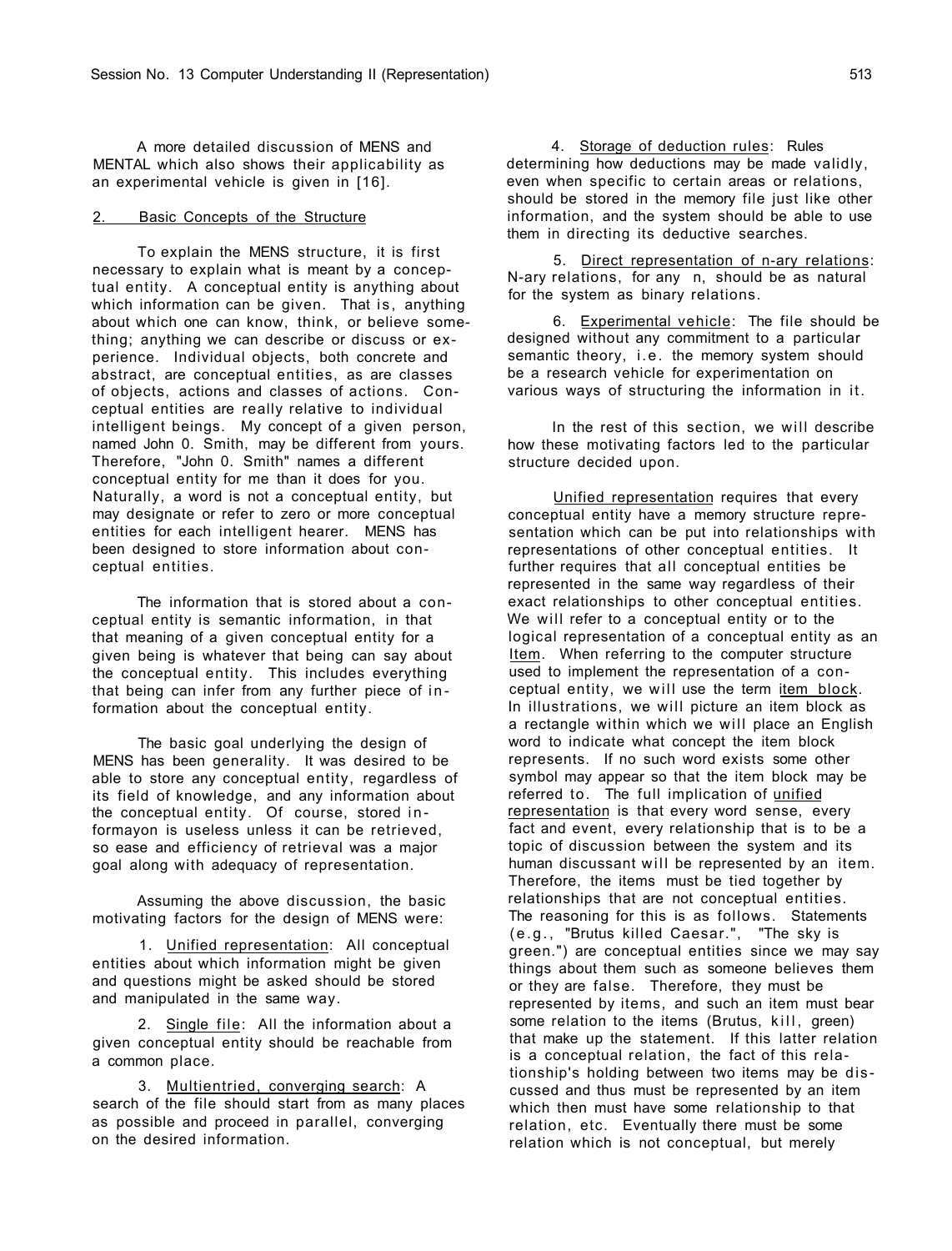514 Session No. 13 Computer Understanding II (Representation)

structural, used by the system to tie a fact-like item to the terms partaking in it. We will refer to a conceptual relation as an *item relation* or simply a relation and to a nonconceptual relation as a system relation, link, or pointer. The MENS structure is, thus, a collection of items tied together *by* system relations into a directed graph with labelled edges. The nodes of the graph are the items and the edges are system relations. The edges are directed to indicate the order of the arguments of the system relation. The edges are labelled to allow for several different system relations. The distinction between item relations and system relations is very important and must be kept in mind.

Single file means that there will be exactly one item for each conceptual entity. Therefore, all the information about the conceptual entity will involve its item and be retrievable from its

Multientried, converging search implies that items equally identifiable by the human conversant should be equally identifiable by the system. By this is meant that any item named *by* an English word can be located as quickly (by the same lookup procedure) as any other item so named, rather than some being locatable by lookup while others require an extensive search. Items that do not have English names, but must be identified by description will be located via searches that are quick or involved depending on the complexity of the description. The lookup is done through a dictionary which gives the internal names for the items which represent each of the senses of each natural language word used in the conversations. The internal name of an item is its address in secondary storage, so once looked up the item block is easily found. Items are connected to facts (which do not have English names) as mentioned above and when two items are

item block. Since the system relations are the links that tie items together and thus provide the information, this means that whenever a link goes from one item to another, there is an associated link in the reverse direction. Looking at the fact and event items as records in a record oriented file and at the links going from participating items to fact and event items, MENS is an inverted file and may be searched as one. However, it is more than an inverted file, since links go the other way also. In illustrations, a link pair is represented by a line connecting two item blocks. The name of the system relation appears in the item block where the line emanates, from it. Tor example in Figure 2 the system relation AGENT goes from item 241/00010+023 to the item representing JOHN.

Storage of deduction rules implies that deduction rules\* should be capable of being stored in and retrieved from the memory structure in the same way that specific information is stored and retrieved. This implies that the structures used to store deduction rules must be basically the same as those used to store specific information. It further implies that the executive routines must include a very general deduction rule interpreter that is capable of initiating searches of the memory and generating appropriate consequences based on any stored deduction rule.

Direct representation of n-ary relations implies that an item representing a relational statement based on an n-ary relation should have links to each of its n arguments directly, regardless of the value of n. This means that any item must be capable of having an arbitrary number of pointers emanating from it. This number may even change throughout the life of an item as the types of system relationships it has with other items change.

connected in the memory structure, each is reachable from the other since every link between two item blocks is stored in both directions. Another implication of multientrled, converging search is that searching the file is done by starting at an arbitrary number of item blocks (all those that can be looked up directly) and converging to the desired information structures. This involves repeated intersections of sets of items as will be explained in section 3. Special care has been taken to make this search process as efficient as possible and special constructs have been developed for this purpose.

There are several reasons for representing n-ary relations directly. It makes searching more efficient than if n-ary relations were stored as nested binary relation. If nested binary relations were used, item blocks would be introduced that were not true conceptual entities. Also Fillmore's case grammar theory [4,5] in which the deep structure of a sentence contains a predicate of a

By "deduction rule" is meant any statement

which, properly interpreted, provides information as to what statement(s) may be concluded from what other statement(s). Deduction rules include (among others) rules of inference of symbolic logic, general statements and disjunctive statements (any clause may be the conclusion if the negation of all the others holds).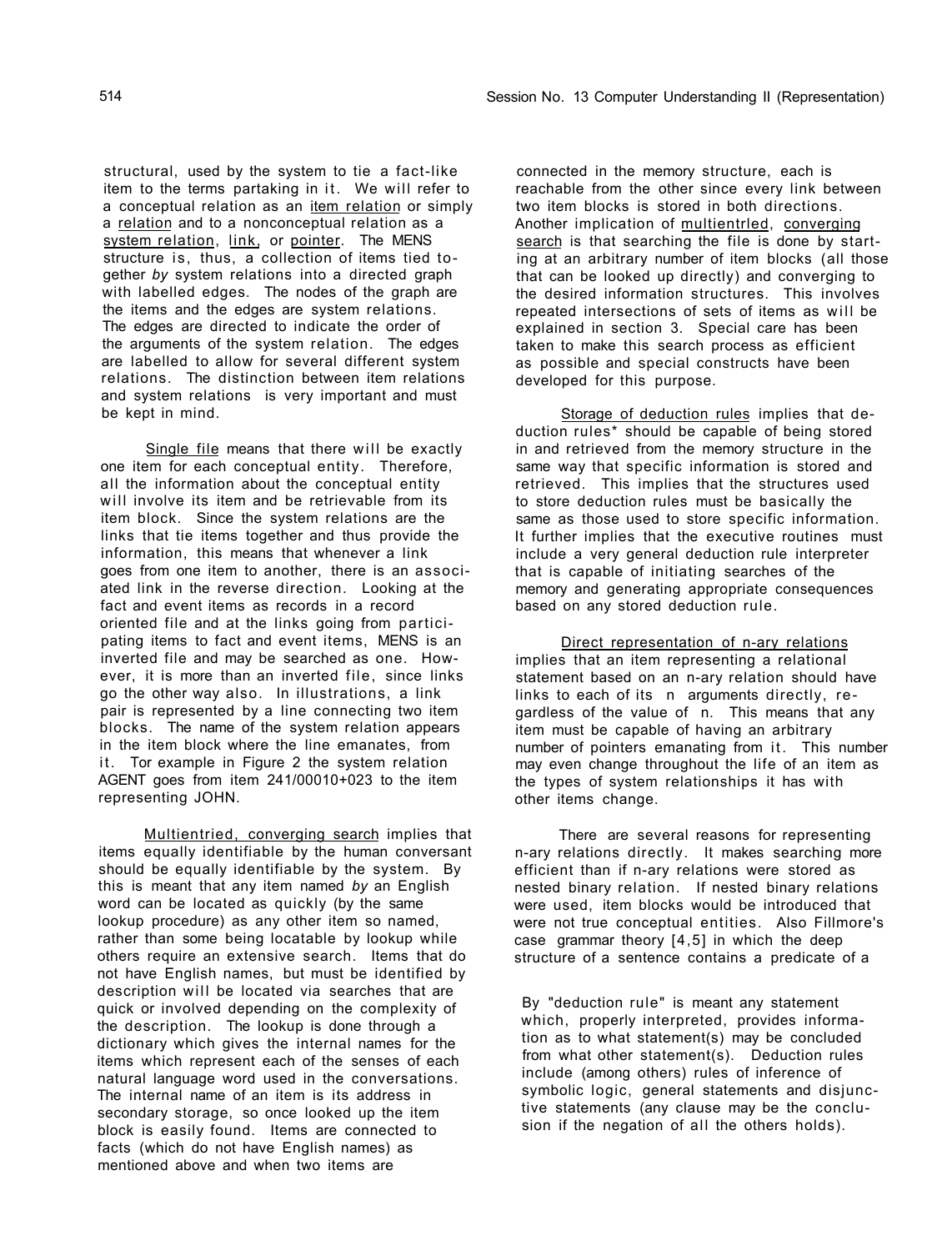verb and n cases is a satisfying theory for a semantic deep structure and representing n-ary relations directly in MENS allows for a direct representation of Fillmore's deep structures.

Experimental vehicle implies that the user must be given the capability of declaring what and how many system relations he will use rather than having a maximum number imposed on him. He must be able lo decide what will be his conceptual entities rather than be provided with a closed set of them. He must be able to decide how items and pointers will be combined into structures to represent the information he wishes to work with. He must, finally, not be restricted as to what deduction rules the system may store and use.

# 3. Explicit Storage and Retrieval

Both storage into and retrieval from MENS are accomplished by describing how an item is

A relspec is used to declare a system relation. For example the relspec

(or is to be) connected to other items in the net. The storage instruction in effect says, "Create an item and connect it into the net in this way. " The retrieval instruction in effect says, "Tell me all items that are connected in the net in this way." Both instructions are expressed in a statement, called a spec, which describes the item by describing the paths in the net that lead away from the item. These paths may be quite complicated, but the edges along the paths must be explicitly named system relations.

(.AGENT:J0HN,VERB:LøVES,0BJ:JANE) (.AGENT:JANE,VERB:LØVES,ØBJ:JØHN) (.AGENT:SUE,VERB:LØVES,ØBJ:J0HI\J)

A subset of the input language sufficient for discussing the main points of MENS and MENTAL is defined in fig. 1 in modified BNF notation. Underlined words in lower case letters are nonterminal characters. Strings enclosed in square brackets are optional. Strings arranged vertically and surrounded by braces are alternatives—one must be chosen. Strings followed by an asterisk may appear one or more times. Strings surrounded by broken brackets are informal English descriptions of object language strings. represents a required blank; additional blanks may be in serted anywhere. The following characters are delimiters in the language:  $,-$  1 ) (?.:' = %. A "character" is any legal character except a delimiter.

(assumming the proper relspecs had been given) would result in the building of the structure of figure 3. In this case, both the blocks shown unlabelled in the figure would have been created in response to the buildspec as well as all the pointers. If we had already input the information that John hit Jim and wanted to say that Henry saw that act, we would use the following buildspec:

# \$AGENT S \*AGENT M

declares a system relation whose forward pointer is named AGENT and whose reverse pointer is named \*AGENT. It further declares that an item may point to at most one other via the AGENT

pointer, but to an arbitrary number of other items via the \*AGENT pointer. AGENT is therefore said to be a singular pointer and \*AGENT, a multiple pointer.

After several such relspecs, a user might input the following buildspecs:

This would cause the structure shown in figure 2 to be built. Symbolic names are shown on those item blocks that have them. Three item blocks were built to represent the three facts. These are shown with their internal names. The significance of the internal name 241/00010+ 023 is that the block is stored on disk track 10 at an offset of 23 within the track and that the calculated specificity measure is 241. The specific] tv measure is used in deductive processing and will

be discussed later.

Item blocks are stored on disk tracks as consecutive blocks of records . Each record contains the coded name of a pointer name and, if the pointer is singular, the internal name of the item block pointed to. If the pointer is multiple, the other field of the record is a link to a multiple pointer list which contains the internal names of all the item blocks being pointed to. Each multiple pointer list is ordered on the internal names it contains (largest first) and is kept on the same disk tracks as the item block it is for.

Returning to the discussion of explicit storage and retrieval, items may be described as well as named in specs. Tor example the buildspec

# $(A:HERRY, V:SAW, Ø: (A:JOHN, V: HIT, 0:JIM))$

(.A:HENRY,V:SAW,0:(?1,1,A:J0HN,V:HIT,0:JIM))

## which uses an imbedded findspec.

The findspec causes a list of items to be found that satisfy the given description. In this case the \*A multiple pointer list from the block named J0HN, the \*V list from HIT and the \*0 list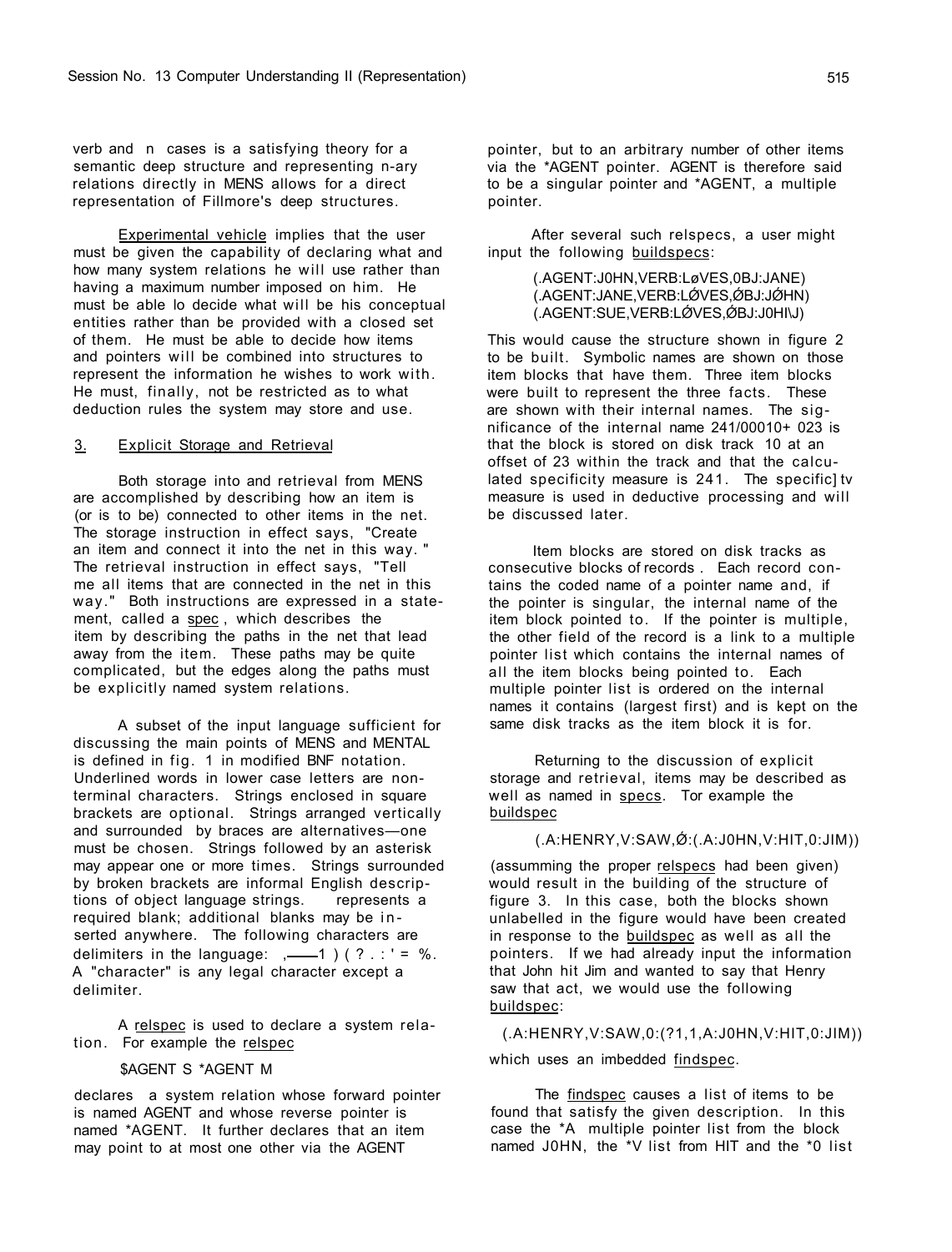from JIM would be intersected to find the names of all item blocks fitting the description. The findprefix, "?1,1,", specifies that there should be at least 1 and at most 1 items found. That is, this findprefix declares the findspec to be a definite description. To retrieve all instances of Henry's seeing John's hitting of Jim, the findspec

```
\n
$$
\begin{array}{rcl}\n\text{input} &{} & \left\{\text{else} \right\} \\
\text{relspec} &{} & \text{linkname} \not \mathcal{B} \left\{\text{S} \right\} \\
\text{restrictions} &{} & \text{linkname} \not \mathcal{B} \left\{\text{S} \right\} \\
\text{restrictions} &{} & \text{linkname} \not \mathcal{B} \left\{\text{N} \right\} \\
\text{linkname} &{} & \text{linkname} \not \mathcal{B} \left\{\text{N} \right\} \\
\text{linkname} &{} & \text{linkname} \not \mathcal{B} \left\{\text{N} \right\} \\
\text{linkname} &{} & \text{linkname} \not \mathcal{B} \left\{\text{N} \right\} \\
\text{linkname} &{} & \text{linkname} \not \mathcal{B} \left\{\text{N} \right\} \\
\text{spec} &{} & \text{linkname} \left\{\text{N} \right\} \\
\text{buildspec} &{} & \text{linkname} \not \mathcal{B} \left\{\text{N} \right\} \\
\text{buildspec} &{} & \text{linkname} \not \mathcal{B} \left\{\text{N} \right\} \\
\text{findspec} &{} & \text{linkname} \not \mathcal{B} \left\{\text{N} \right\} \\
\text{findspec} &{} & \text{linkname} \not \mathcal{B} \left\{\text{N} \right\} \\
\text{findspec} &{} & \text{linkname} \not \mathcal{B} \left\{\text{N} \right\} \\
\text{findspec} &{} & \text{linkname} \not \mathcal{B} \left\{\text{N} \right\} \\
\text{findspec} &{} & \text{rank} \not \mathcal{B} \left\{\text{N} \right\} \\
\text{findspec} &{} & \text{rank} \not \mathcal{B} \left\{\text{N} \right\} \\
\text{findspec} &{} & \text{rank} \not \mathcal{B} \left\{\text{N} \right\} \\
\text{findspec} &{} & \text{rank} \not \mathcal{B} \left\{\text{N} \right\} \\
\text{findsize} &{} & \text
$$

```



#### FIGURE 1: SYNTAX OF THE USER'S LANGUAGE

# (?0 ,#,A:HENRY,V:SAW,0:(?O ,#,A:JǾHN,  $V: HIT, \acute{\bigotimes} : JIM)$

could be used. The imbedded findspec could here return a list of zero or more items. The union of the  $*\acute{\emptyset}$  lists from these items would be intersected with the \*A list from HENRY and the \*V list from SAW to satisfy the full request. Thus, the unioning and intersecting of ordered lists is the basic mechanism for explicit retrieval from MENS.

# $( ?0 ,#, A : \%N , V : LØVES, @. N)$

could be used. Here N is a variable of the users language. The items on the \*V list from LØVES will be retrieved and from each one the item

It was thus necessary to develop efficient methods for taking unions and intersections. These methods are described in [15],

A more complicated retrieval mechanism is needed for structures in which there are two or more separate paths to one unknown item. For example the structure in figure *4* represents the information that Narcissus loves himself. To find all items such as the top one, i.e. all items representing the fact that someone loves himself, the findspec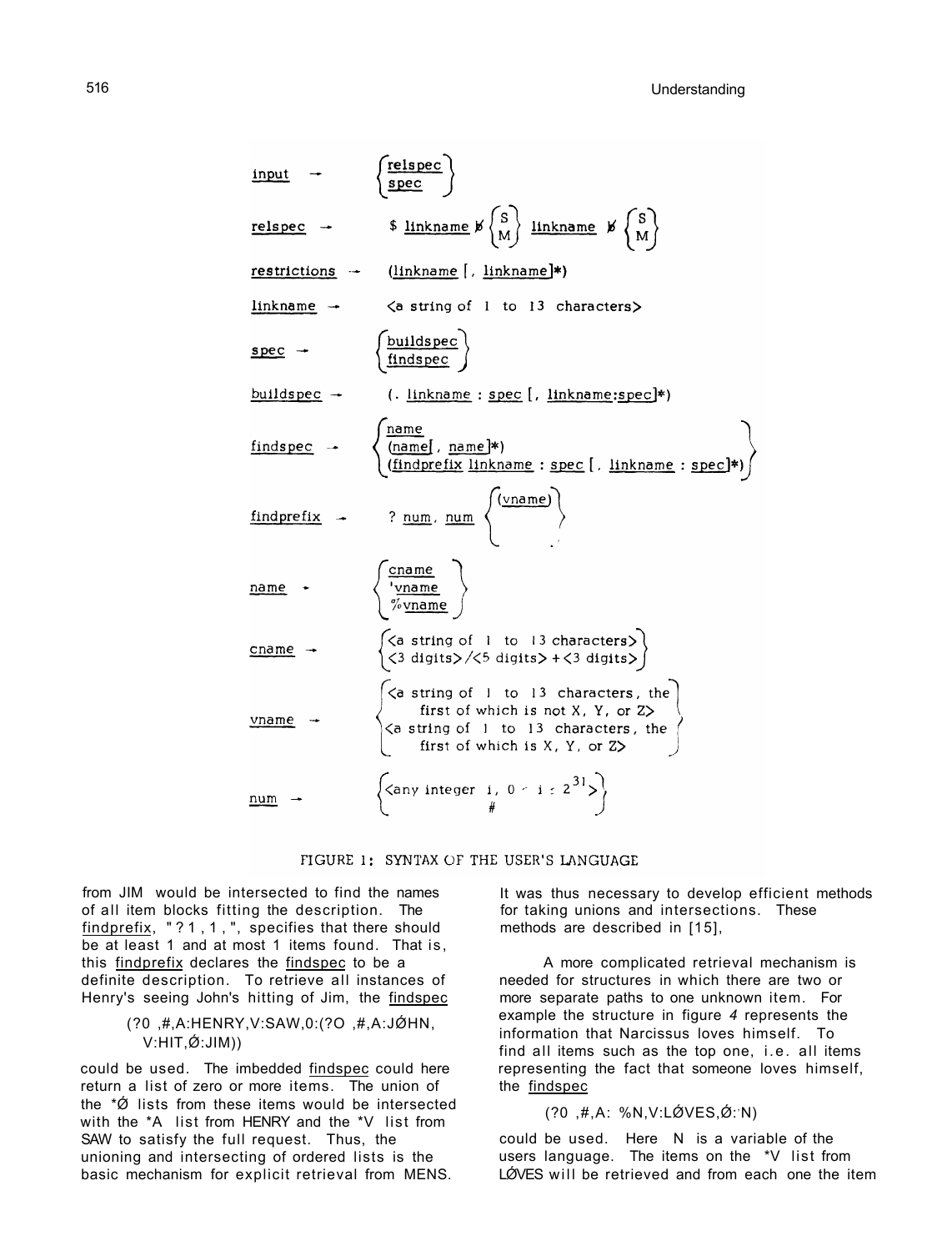



FIGURE 2: A MENS SUBSTRUCTURE, DESCRIBED IN THE TEXT.



# FIGURE 3: ANOTHER MENS SUBSTRUCTURE

pointed to via A will be checked for equality with the item pointed to via 0. The list formed as a result of the findspec will contain only those items for which the check succeeded and for each one, it will be recorded which item was found to substitute for N. This is done so that in case

the findspec is embedded in another that also contains N as a variable, checks will continue to be made to insure that for each structure retrieved, N represents exactly one item. A complete analysis of how these checks should be made and how the union and intersection operations can be modified to handle them is given in [16].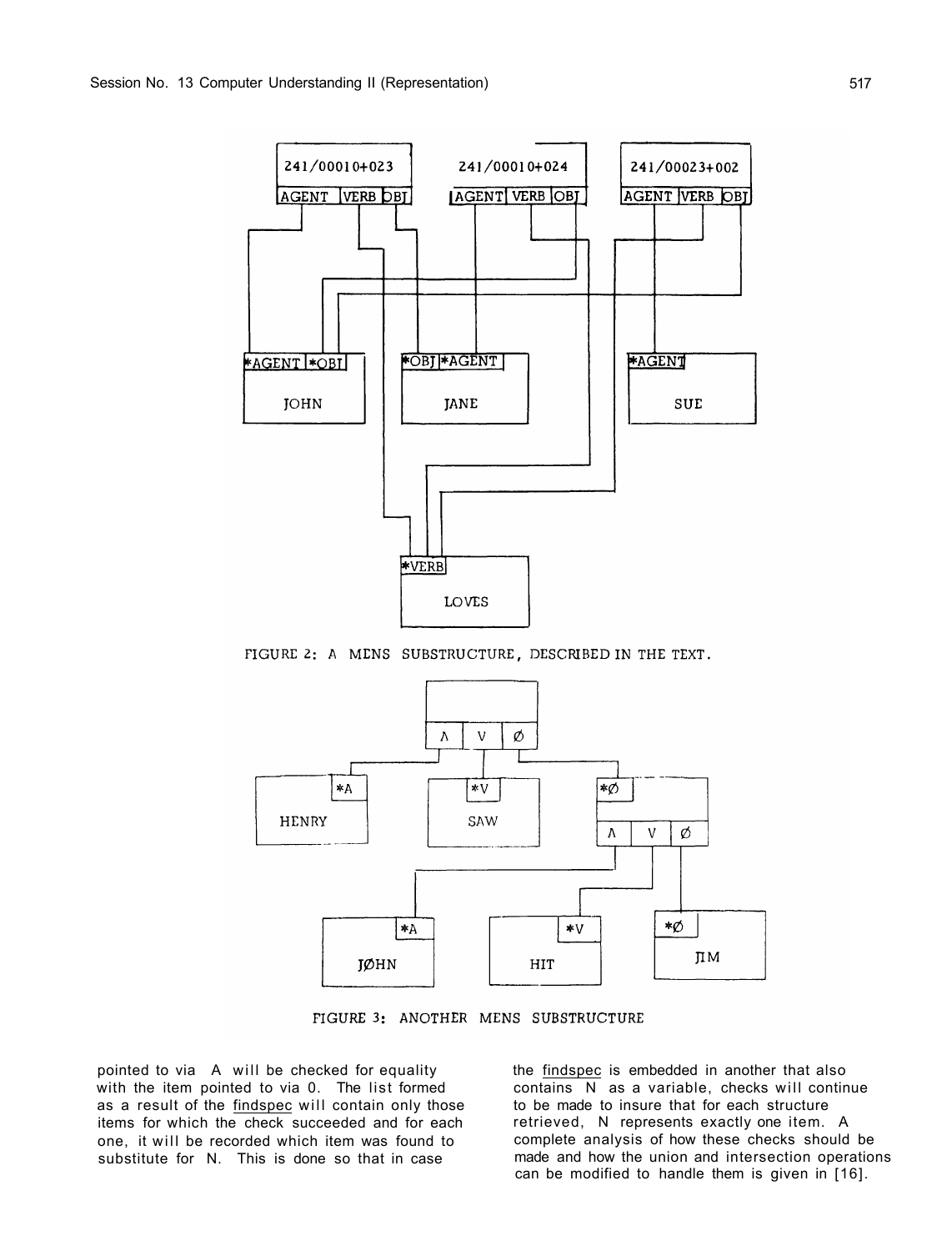FIGURE 4: A STRUCTURE WITH TWO ITEMS CONNECTED BY TWO DISTINCT PATHS.

# 4. Representation of Deduction Rules

In order to allow for complete generality in what deduction rules could be stored, including arbitrary orderings of arbitrarily many quantifiers, it was decided to represent quantifiers and variables directly in the structure, and build executive routines to interpret the deduction rules. These routines would operate, upon being given a deduction rule, by carrying out searches required by the rule and building consequences justified by the rule. Representing quantifiers and variables directly seems to be a compromise of the motivating factor of unified representation since they will require special routines to deal with them and their status as conceptual entities is questionable. However, dealing with the order of quantification implied by some English sentences is enough of a problem that at least one linguist believes that quantifiers and variables might profitably be comprehended by the base rules of English grammar [], p. 112]. Besides, including this capability

In section 3 it was shown how the MENS structure is used for explicit storage and retrieval. In this section we will explain how it can be used for deduction. Since storage of deduction rules is a motivating factor of this project, the deduction method will involve the storing of general deduction rules and the use of fairly simple theorem proving techniques. The reason for this is that we want the system to be as qeneral as possible and we want to concentrate on the data structure rather than the executive routines. It would be possible to build a complex and sophisticated theorem prover which uses MENS for its data storage, but this is not our current interest.

extends the use of the system as an experimental vehicle, another motivating factor.

The decision to allow direct representation of variables leads to the questions of how to represent them and what will be allowed to substitute for them. Considering the second question, the conclusion is that a variable should be able to stand for any item but not for any system relation. This is supported by the discussion in section 2 that anything about which information could be given should be represented by an item, that all items should be equally able to have information stored about them, and that system relations could not have information given about them since they are not conceptual entities . As Quinesays, "The ontology to which one's use of language commits him comprises simply the objects that he treats as falling . . . within the range of values of his variables." [13, p. 118 quoted in 2, p. 2]4]. Since the ontology of the data structure comprises the set of items (by definition of item), the values of the variables must be allowed to range over all the items, and since the system relations are to be excluded from the ontology, not allowing them to substitute for a variable reinforces their exclusion. Allowing the variables to range over all the items, however, brings up the possibility of storing the paradoxes that were eliminated from formal languages only with the introduction of types of variables or restrictions on assertions of existence (of sets). This possibility will be accepted. We make no type distinctions among the items and impose no restraints on item existence, leaving the avoidance of paradoxes the responsibility of the human informant. We will do the same with the variables. However, we do use restricted quantification. What is meant by this is that with each quantifier in a deduction rule will be included, not only the variable it binds, but also an indication of the set of items over which the variable ranges. Woods [2l] uses restricted quantification to reduce the time needed to handle a request by including in the restriction a class name and a predicate. The class name must be of a class for which there exists a generator that enumerates all the members of the class one at a time. Each member is tested with respect to the predicate. Those for which the predicate is true are acted on by the main body of the request. Our restrictions may be more general. We will allow any statement, however complex, about the variable. This statement will be used as a search specification to find all items in the structure for which the statement is true. The set of such items will comprise the range of the variable. Thus, even omega ordered type theory may be represented in the structure by entering a statement about every item giving its type and including type

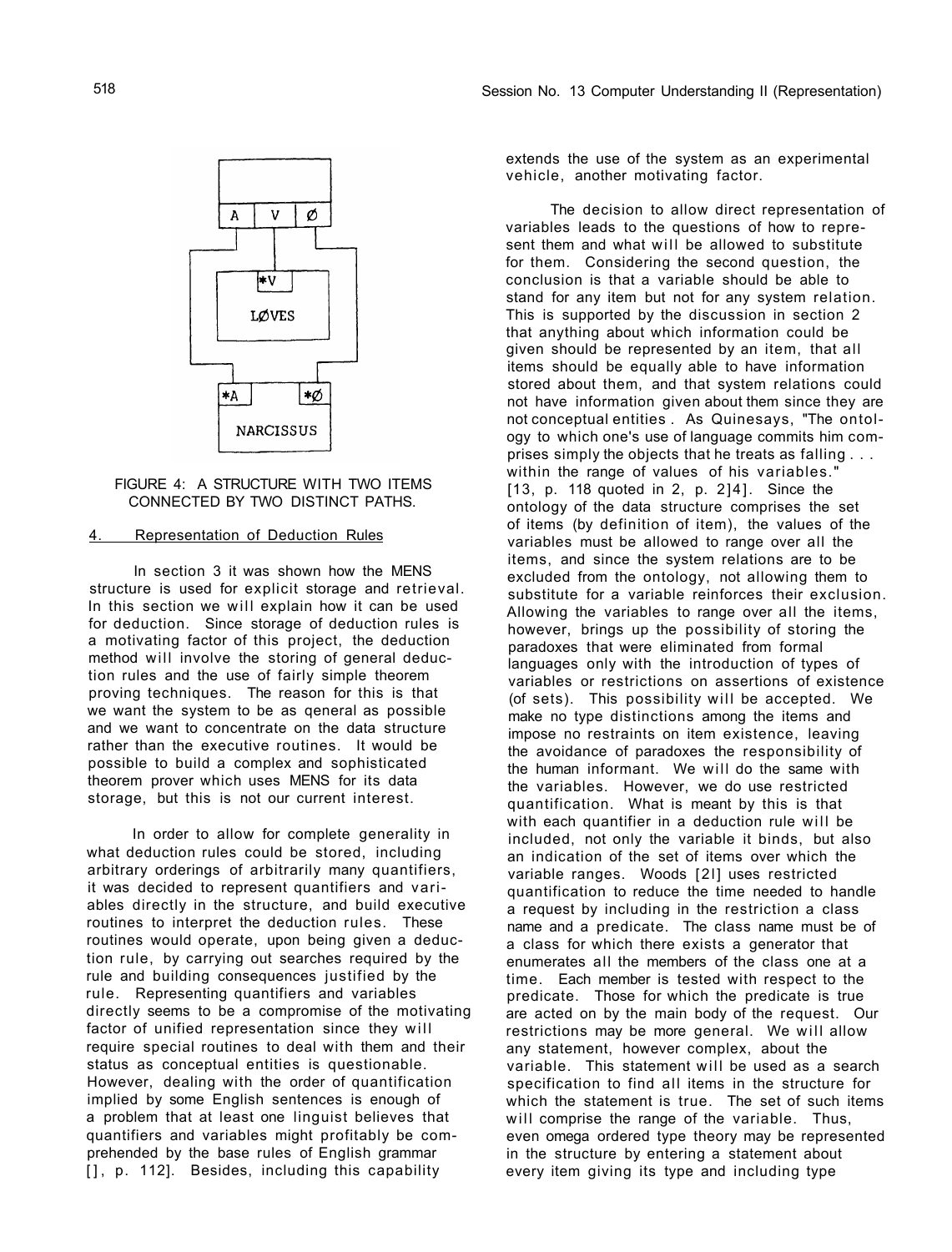We now return to the question of how variables should be represented. Each variable will be represented by its own item block. All occurrences of the same variable within a given deduction rule will be represented by the same item and no such item will be used in more than one deduction rule. The same item is used for all occurrences of a variable in a deduction rule so that a substitution made for the variable in one occurrence will at the same time be made in the others and so that all the information about what items can substitute for the variable will be reachable from one place. Different items are used in different deduction rules to eliminate the possibility of information about a variable in one deduction rule becoming associated with a variable in another. The specification measure field of the internal name of an item is used to distinguish variable items from constant items so that an item can be recognized as a variable when it is pointed to from another item.

A connective clause is the head of a construction formed of several clauses joined by one of the connectives mentioned above. It has an OP system relation to the connective and one of the following sets of argument relations:

- (i) ARG to the argument if the connective is unary (NOT)
- (ii) ARG1 to the first argument and ARG2 to the second argument if the connective is binary (IMPLIES ,IFF)
- (iii) MARG to all the arguments if the connective is associative, commutative and idempotent (AND,OR,MUTIMP)

Examples of deduction rules are given below. Each deduction rule is given first as an English language statement and then as a buildspec. names such as 'X represent variable items.

The clauses forming the arguments of a connective clause and those forming the restriction and scope of a quantifier clause may be any net sub-structure with the requirement that a clause may contain a free variable only if a path of converse argument pointers, converse restriction pointers and converse scope pointers leads to a quantifier clause in which that variable is bound.

Besides quantifiers and variables, the connectives NOT, AND, OR, IMPLIES, IFF and MUTIMP\* are also represented as item relations in the structure and the executive routines that interpret the deduction rules are designed to handle them.

Deduction rules are stored using two types of items that will be recognized by the executive routines. We will call them quantifier clauses and connective clauses. A quantifier clause is the head of a quantified general statement and has four special system relations emanating from it. They are:

- (0 Q points to the quantifier
- (ii) VB points to the variable being bound
- (iii) R points to the restriction on the variable
- (iv) S points to the scope of the quantifier

MUTIMP stands for mutual implication. It is a predicate with an arbitrary number of arguments and says that its arguments mutually imply each other by pairs (are pairwise equivalent). Looked on as a binary connective, MUTIMP, like AND and OR and unlike IMPLIES and IFF is idempotent as well as associative and commutative. A possible definition of MUTIMP is:

n.

- 1 . Every man is human. (.Q:ALL,VB:'X,R:(.AGENT:'X,VERB:MEMBER, OBJ:MAN),S:(.AGENT:'X,VERB:MEMBER, OBJ:HUMAN))
- 2. Every car has-as-part an engine. (.Q:ALL,VB:'X,R:(.AGENT:'X,VERB:MEMBER, OBJ:CAR),S:(. Q:EXISTS, VB:'Y,R:(. AGENT: ,Y/VERB:MEMBER/OBJ:ENGINE), S:(.AGENT: •X,VERB:HAS\_AS\_PART,OBJ:'Y)))
- 3. If a male is the child of someone, he is the son of that person. (.Q:ALL^rXRrt.AGENTr^VERBrMEMBER, OBJ:MALE),S:(.Q:ALL,VB:'Y,R:(.ACENT:'X, VERB:CHILD\_OF,OBJ:'Y)S:(.AGENT:'X,VERB: SON pF,OBJ:'Y)))
- *4.* John is at home, at SRI or at the airport.\* (.OP:OR,MARG:(.AGENT:JOHN,VERB:AT, OBJ:JOHNS\_HOME), MARG:(.AGENT:JOHN, VERB:AT,OBJ: SRI), MARG:( .AGENT:JOHN, VERB:AT ,OBJ: AIRPORT\_4))

MUTIMP(P<sub>1</sub>, ..., P<sub>n</sub>) <u>df</u> AND(P<sub>i</sub> IMPLIES AND(P<sub>j</sub>)) <br>i=1 <br>j=1  $j \neq i$ That is if MUTIMP  $(P_1, \ldots, P_n)$  is true and  $P_i$  is true (false) for some i,  $1 \le i \le n$ , then  $P_i$  is true (false) for all i,  $1 \leq i \leq n$ . For two arguments MUTIMP is equivalent to IFF.

The structure for rule 1 is shown in figure 5.

5. Use of Deduction Rules

There are six operations that can be performed with respect to a deduction rule in MENS. They are:

This sentence taken from Green and Raphael [6]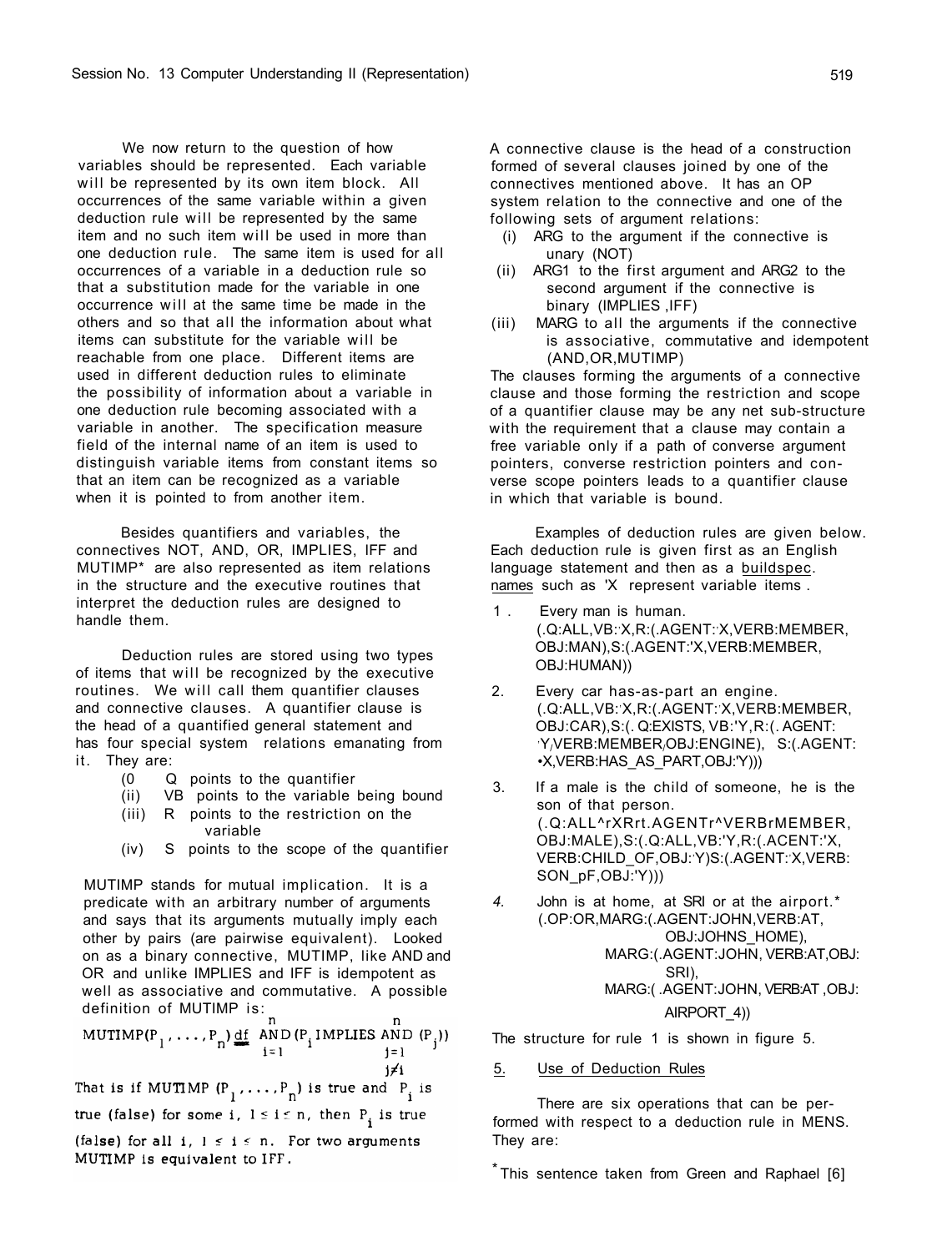520 Session No. 13 Computer Understanding II (Representation)





FIGURE 5: A DEDUCTION RULE IN **MENS** 

- (i) It may be used for generating consequences .
- (ii) It may be confirmed by exhaustive induction, i.e. proved F-true in the universe of the data structure at any given time.
- (iii) It may be deduced from other deduction rules.
- (iv) It may be refuted by finding a counterinstance in the data structure.
- (v) Its negation may be deduced.
- (vi) It may be treated as a specific statement, which includes its use as an assumption in the deduction or negation of other rules as in (iii) or (v).

We will be mainly interested in using a deduction rule for generating consequences. In this process, there are two ways of using a restriction. They are:

- (1) A possible substitution for the variable may be checked to see if it fulfills the restriction,
- (ii) The data structure may be searched to find all items that fulfill the restriction.

The amount of information that may be deduced with any deduction rule depends on more

In the following sections, we will first discuss how a deduction rule useful for answering a particular question is found, and then discuss how the executive routines interpret the deduction rules and generate consequences.

than the quantifiers and the number of items found thatare able to fulfill the restrictions. Italso depends on the structure of the logica 1 connectives in the deduction rule . Tor example , a deduction rule might have a consequent that was the conjunction of several substructures. Thus, several independent substructures might be deduced from each choice of items to substitute for the variables. There are, therefore, several different ways we may use a deduction rule for generating consequences. We may instantiate over all items that satisfy the restrictions or just over those we are interested in. Similarly, we may generate all the consequences Justified by the deduction rule or just those needed to answer a particular question.

# 6. Finding Deduction Rules

A deduction rule is needed when the number of items found to satisfy a findspec (see section 3) is less then the minimum number required. The problem then, is to find a deduction rule capable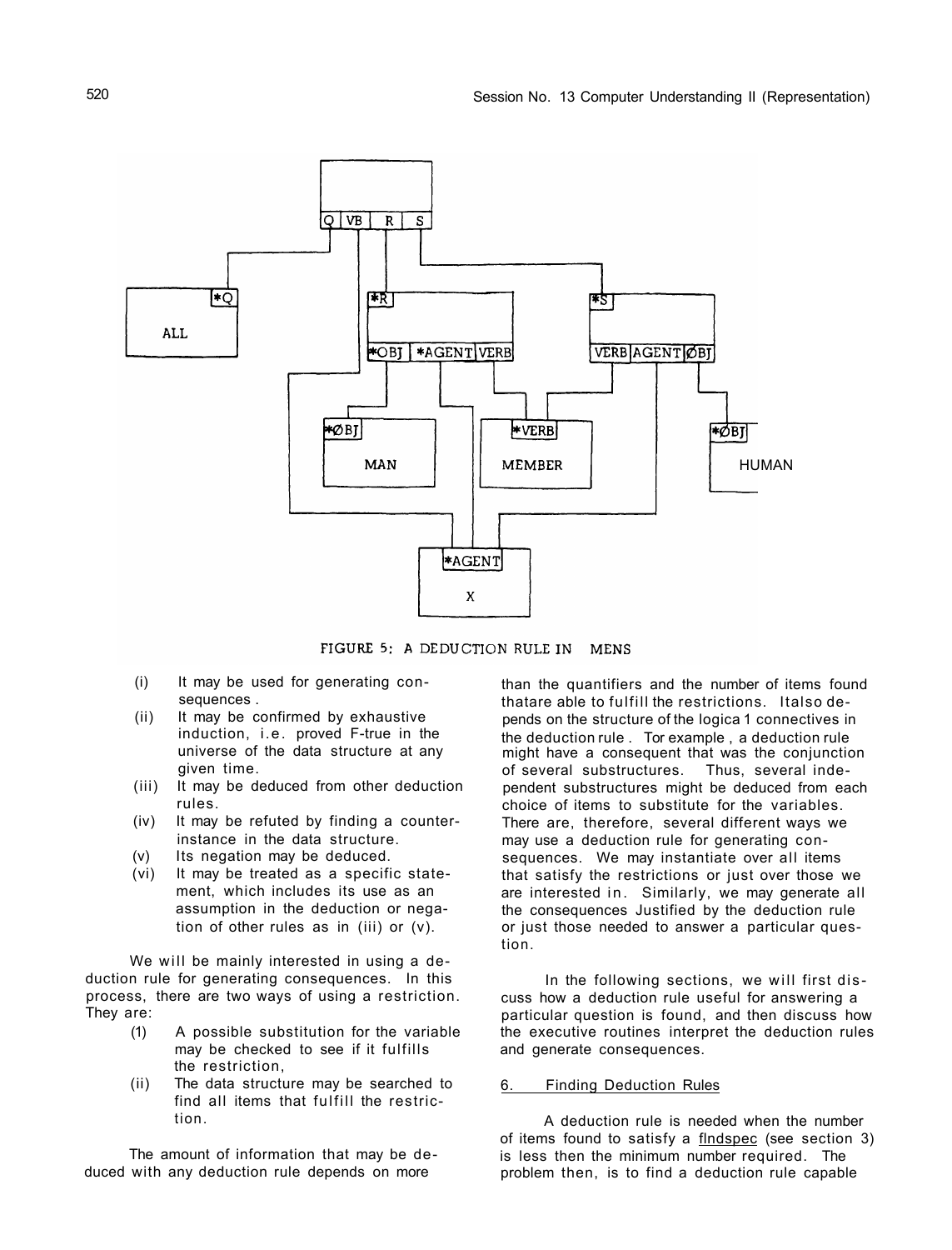of generating an item that satisfies the findspec. Say the findspec is

(i)  $(?0, #, L<sub>1</sub> : (I. ... I<sub>lm</sub> ) . . . . L : (I<sub>n1</sub> ... I<sub>nm</sub> ) )$ 1 n

where  $L_{1}$ , , ...,  $L_{2}$  are system relations and i ' ' ' ' n  $I_{.11}$ ., ...,  $1_{nm}$  are specific items (we will assume n

at first that a substructure only one level deep is required and consider the case of several level structures later). In order for a deduction rule to generate the desired item, it must be headed by a quantification clause that is connected through a path of scope and argument pointers to an item which contains the labels  $L_1$ , ..., L one or n

more of which point to variable items and the rest of which point to some item in the appropriate list in (i). We can, therefore, locate the deduction rule by searching for any item that satisfies the findspec: (ii)  $(?()$ ,  $\frac{H}{I}$ , L.: $((I_{11}$ .... $I_{nn}^{b}$  )UV).... $I_{n}$ :  $((I_{p1}, \ldots, I_{p1}), U V))$ h'l ' ' ' ' ' ' hm' n

head of a deduction rule. This will be a deduction rule capable of generating the consequence we are interested in. While following this path a trace list is created. This is a list (S, ..., S, ) where S, is I, S is pointed to by a scope or argument pointer from D, and S , 2 < i *<* k, is pointed to by a scope or argument pointer from  $S_{i-1}$ . The trace list will be used to limit the consequences generated to the ones desired.

Oil) 
$$
(?0, #, L::(VBL, I, ..., I, I, ...)
$$

$$
\frac{(\mathsf{VBL},\mathsf{In1}\dots\mathsf{Inm}_{\mathsf{nn}}))}{\mathsf{nn}_{\mathsf{n}}}).
$$

For each item, I, found satisfying (iii) we may record what substitutions we are interested in for the variables pointed to from I. If I has a pointer  $L_i$  to a variable item  $X_1$ , we record

that the only items we are interested in submitting for X. are  $\mathsf{I}_{i1}, \ldots, \mathsf{I}_{i m}$  by putting them i in a "possible substitution" list for  $X$ . They will

In the case of failing to find items matching a findspec involving several levels, the same process is carried out, but we must be sure to allow for all possibilities of variables replacing constants. That is, each level is handled as above for progressively higher levels, and the reverse scope and argument pointers are not followed until the highest level has been done.

where V is a list of all variable items in the data structure. For the sake of efficiency, we maintain an item which we shall call VBL. No other item in the structure contains a pointer to VBL, but whenever a variable item contains a pointer L to an item I, VBL also contains a pointer L to the item I. Thus, the findspec (ii) is equivalent to:

### 7. Generate

The routine to generate consequences from a deduction rule is a recursive procedure that is initially given the internal name of an item that heads a substructure with no free variables. It returns a list of items (internal names) that head substructures representing the consequences that have been generated. These substructures might then either be left in the data structure or be erased. The Generate routine is written to generate consequences according to the author's understanding of the meanings of the quantifiers and logical connectives. It is not designed to prove theorems, but to use deduction rules and other data that have been stored and are assumed to be valid by generating consequences of them.

Note that any item that satisfies (1) must be an instantiation of any item that satisfies (iii) and, further, it is possible to deduce an item that satisfies (i) only if an item satisfying (iii) exists in the data structure.

later be checked against the restriction on X .

For each item I satisfying (iii), we then follow the paths of reverse scope and argument pointers until coming to an item D that is the

For example, when generating a consequence headed by a universal quantifier, the restriction is used to direct a search of the data base which results in a list of items that can substitute for the bound variable and then the scope is generated When generating a consequence headed by a connective clause, the action taken depends on the connective. For example with a disjunction, if all but one of the disjuncts can be refuted, the remaining one is generated.

8. Confirm and Refute

The Confirm and Refute routines are used by the Generate routine to determine if a fact represented by a structure is true or false in the data base. It is, of course, possible for an expression to be neither confirmed nor refuted. Tor example, the statement "All men have two arms" would be neither confirmable nor refutable if we knew of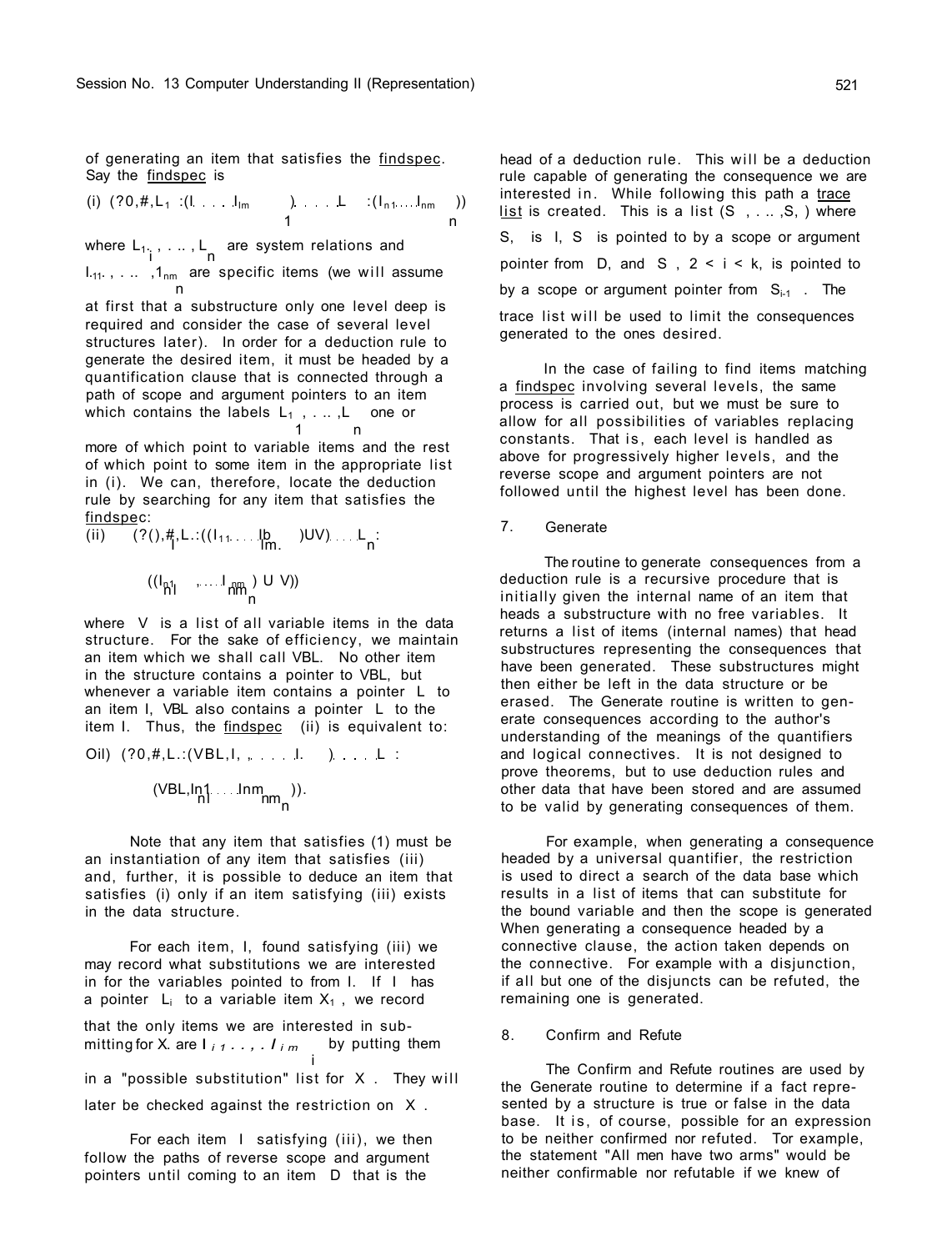exactly 100 men, of whom 99 had two arms, but we had no information about the hundredth.

Using a restriction to find all the items that satisfy it and finding an instantiation of a substructure containing free variables in order to confirm or refute it require a process similar to the one used to find an item described by some findspec. Such general substructures may contain some items which are connected to the head item by several different paths. If these items are constant items, any instantiation of the general substructure will contain them at the end of similar paths from the head item. If, however, they are variable items or items heading substructures containing variable items, the instantiation substructures will have different items in their place and we must be sure that no item in the general substructure is substituted for by more than one item in any instantiation substructure. This is done in the say way as evaluating a findspec which contains vnames which originally appeared preceded by "%" or in the find pre fix.

The Confirm and Refute routines also use the author's knowledge of the quantifiers and connectives. Tor example a disjunction is confirmed if and only if any argument is confirmed and is refuted if and only if all the arguments are refuted.

## 9. Substructure Directed Searching

## 10. Summary

In retrospect, we can see several significant facets of the MENS structure and the MENTAL system. First, the work has been developed with a unified viewpoint grounded in the theoretical basis represented by the six motivating factors discussed in section 2. Underlying these have been the desires to maintain complete generality and to keep the executive routines as simple and general as possible. Thus the number of ad hoc features have been kept to a minimum. The only departure from building just a structure and those routines necessary to manipulate the structure ignoring what information might be stored in the structure was the establishment of the system relations and item relations used to store deduction rules and the executive routines to interpret them. Once that was done, however, no further constraints were placed on the deduction rules so that generality was maintained to a large degree.

Another significant facet of MENS is the two levels of relations — system relations and Session No. 13 Computer Understanding II (Representation)

item relations. System relations are the basic organizational mechanism of the structure, yet the user is allowed to define the ones he wants to use and thus may experiment with different semantic structures . Item relations are the conceptual, meaningful relations that hold between other concepts, yet the fact that they are relations is preserved only by the way they are connected in the structure, which is determined and interpreted by the user. Item relations, as conceptual entities, may have stored information about them as well as information using them.

A very important facets of MENS and MENTAL is the ability to enter, retrieve and manipulate deduction rules the same way specific facts are entered, retrieved and manipulated, yet deduction rules are used by the system to deduce information that was not previously explicitly stored in the structure. Thus one may explain to the system what a concept means by giving, in general terms, the implications of the concept, and one may give this explanation Just like he gives the system any other information.

The system and structure as presented in this paper provide an environment in which important problems in question-answering and computer understanding may productively be investigated. Also MENS and MENTAL may be used as an experimental vehicle for further research in semantic structures.

## **References**

- ( I) Bach, E. Nouns and noun phrases . Universals in Linguistic Theory, Bach, E. and Harms, R. T. (Eds.), Holt, Rinehart and Winston, New York, 1968, 90-122.
- ( 2) Carnap, R. Empiricism, semantics, and ontology. in [10], 205-221. Originally in Revue Intern, de Phil. 4 (1950) 20-40.
- ( 3) Elliott, R. W. A model for a fact retrieval system, unpublished Ph. D. dissertation, University of Texas, Austin, Texas, 1965.
- ( 4) Fillmore, C. J. The case for case.

Universals in Linguistic Theory, Bach, E. and Harms, R. T. (Eds.), Holt, Rinehart and Winston, New York, New York, 1968, 1-88.

( 5) Lexical entries for verbs. Foundations of Language, 4, 4(Nov. 1968), 373-393.